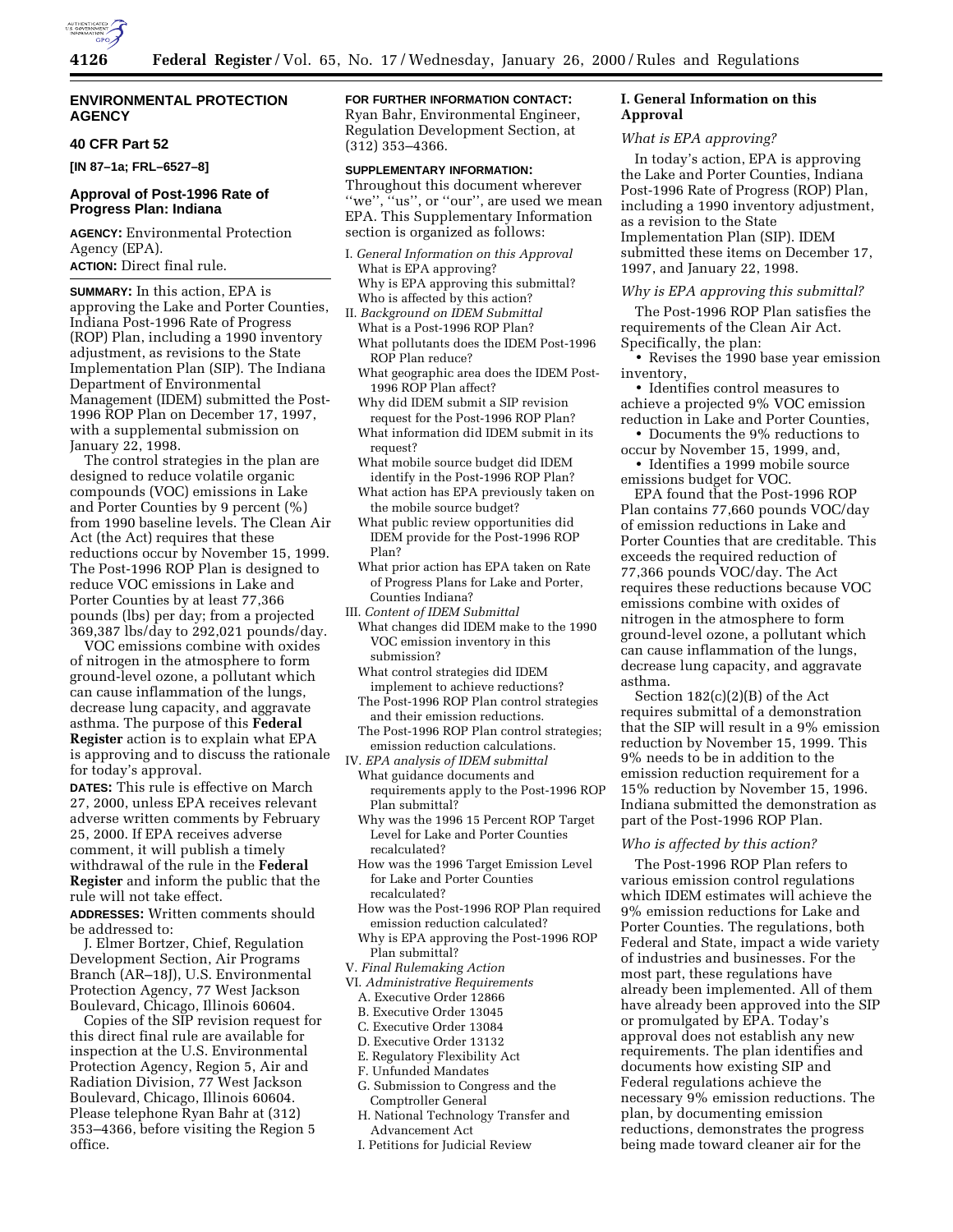people that live and work in Lake and Porter Counties, Indiana.

# **II. Background on IDEM Submittal**

# *What is a Post-1996 Rate Of Progress (ROP) Plan?*

A Post-1996 ROP Plan documents the control strategies a State is implementing to reduce emissions of ozone precursors by 9% from 1990 baseline emissions. Section 182(b)(1) of the Act requires States to develop these Post-1996 ROP Plans for ozone nonattainment areas which have been classified as serious and above. Lake and Porter Counties are classified as severe nonattainment for ozone. To be approvable, a State must show that the 9% emission reduction will occur by November 15, 1999.

The Plan is called a ''Post-1996'' ROP Plan because the Act also requires that by November 15, 1996, the States implement control strategies achieving 15% emission reduction for ozone nonattainment areas classified as moderate and above. The Post-1996 ROP Plan continues the 3% per year reductions from November 16, 1996, through November 15, 1999.

### *What pollutants does the IDEM Post-1996 ROP Plan Reduce?*

The IDEM Post-1996 ROP Plan identifies VOC control strategies. VOC emissions combine with oxides of nitrogen in the atmosphere to form ground-level ozone. Ozone can cause inflammation of the lungs, decrease lung capacity, and aggravate asthma.

# *What geographic area does the IDEM Post-1996 ROP Plan affect?*

IDEM's Post-1996 ROP Plan is applicable to the severe ozone nonattainment area of Lake and Porter Counties, Indiana. Lake and Porter Counties are part of the Chicago-Gary-Lake County ozone nonattainment area, which is classified as severe nonattainment for ozone.

# *Why did IDEM submit a SIP revision request for the Post-1996 ROP Plan?*

Lake and Porter Counties are classified as severe nonattainment for ozone. For that reason, section  $182(c)(2)(B)$  of the Act requires that these areas reduce emissions of ozone precursors by 3% per year, and that the State submit a Post-1996 ROP Plan to identify and document those reductions.

# *What information did IDEM submit in its request?*

On December 17, 1997, Indiana submitted to EPA the Lake and Porter Counties Indiana Post-1996 ROP Plan. EPA found this submittal to be complete in a letter to IDEM dated December 30, 1997.

The ROP Plan contains documentation and control strategies for both the 9% reduction requirement and 3% contingency measures, as well as a revision to the 1990 VOC emission inventory. The contingency measures include agreed orders for Keil Chemical and United States Steel Gary Works. EPA will address the contingency measures and these agreed orders in a subsequent rulemaking action.

The submittal also contains a mobile source emission budget for VOC. IDEM supplemented its submittal on January 22, 1998, to clearly identify the mobile source emission budget.

## *What Mobile Source Budget did IDEM identify in the Post-1996 ROP Plan?*

IDEM supplemented its submittal on January 22, 1998 to clearly identify a 1999 mobile source budget for VOCs of 40,897 pounds VOC per summer day, as contained in Table 16 of the Post-1996 ROP Plan.

# *What action has EPA previously taken on the mobile source budget?*

At the time that EPA received this submittal, the transportation rules (62 FR 43780) required EPA to review mobile source budgets within 45 days of submittal. After receiving the supplemental submittal regarding the budget on January 22, 1998, EPA completed that review of the budget. EPA found the 1999 VOC budget of 40,897 pounds VOC per summer day adequate in a February 2, 1998, letter. Since that time, Lake and Porter Counties have been required to restrict their 1999 modeled mobile source VOC emissions to below that budget.

### *What public review opportunities did IDEM provide for the Post-1996 ROP Plan?*

On October 13, 1997, IDEM published a notice of public hearing for the Post-1996 ROP Plan and opened a public comment period through December 1, 1997. IDEM held a public hearing on the proposed ROP Plan on November 13, 1997. The submittal summarizes the public comments and IDEM's responses to those comments.

# *What prior action has EPA taken on Rate of Progress Plans for Lake and Porter Counties Indiana?*

On April 3, 1997, EPA proposed approval and solicited public comment on Indiana's 15% ROP plan. EPA finalized approval of the 15% ROP plan on July 18, 1997 (62 FR 38457). The 15% ROP plan was designed to reduce

VOC emissions in Lake and Porter Counties by 68,242 pounds per day.

### **III. Content of IDEM Submittal**

*What changes did IDEM make to the 1990 VOC emission inventory in this submission?*

IDEM has revised the 1990 Lake and Porter Counties base year VOC emissions inventory. The revision increases the base year VOC emissions inventory by 195,349 pounds/day, a 46% increase. The resulting 1990 VOC emissions inventory for Lake and Porter Counties is 620,070 pounds/day (typical weekday emissions during the period of June through August).

Both the 15 percent ROP plan and the Post-1996 ROP Plan depend on the level of the 1990 base year VOC emissions. EPA has encouraged the States to update the 1990 base year emissions as needed, and to make appropriate changes in ROP plans. EPA recognizes that the base year emissions estimates (or the estimated emissions for any other year) are not fixed over time and that new data can improve these estimates. Such is the case in this ROP submittal.

In July and August 1993, the United States Steel Corporation (US Steel) commented to IDEM on the 1990 base year inventory. US Steel stated that the 1990 base year emissions inventory underestimated VOC emissions from the US Steel coke oven by-product recovery plant. When IDEM received these comments, it was in the final stages of preparing the base year emissions inventory and did not have time to further investigate US Steel's claim prior to submitting the inventory to the EPA.

EPA approved IDEM's 1990 base year emissions inventory for Lake and Porter Counties on January 4, 1995 (60 FR 375). The rulemaking suggested that IDEM give further consideration to the comments of US Steel and acknowledged that IDEM would need extra time to consider relevant data prior to amending the base year emissions inventory, if warranted.

After taking a more detailed look at the emissions from the coke oven byproduct recovery sector, IDEM concluded that it was appropriate to revise the 1990 base year emissions inventory. Both State rule 326 IAC 14– 9 and the Federal National Emission Standard for Hazardous Air Pollutants (NESHAP) regulate benzene emissions from coke oven by-product recovery plants. The rules were implemented in 1991 and not 1990, as assumed in the original 1990 base year emissions inventory. IDEM is now correcting this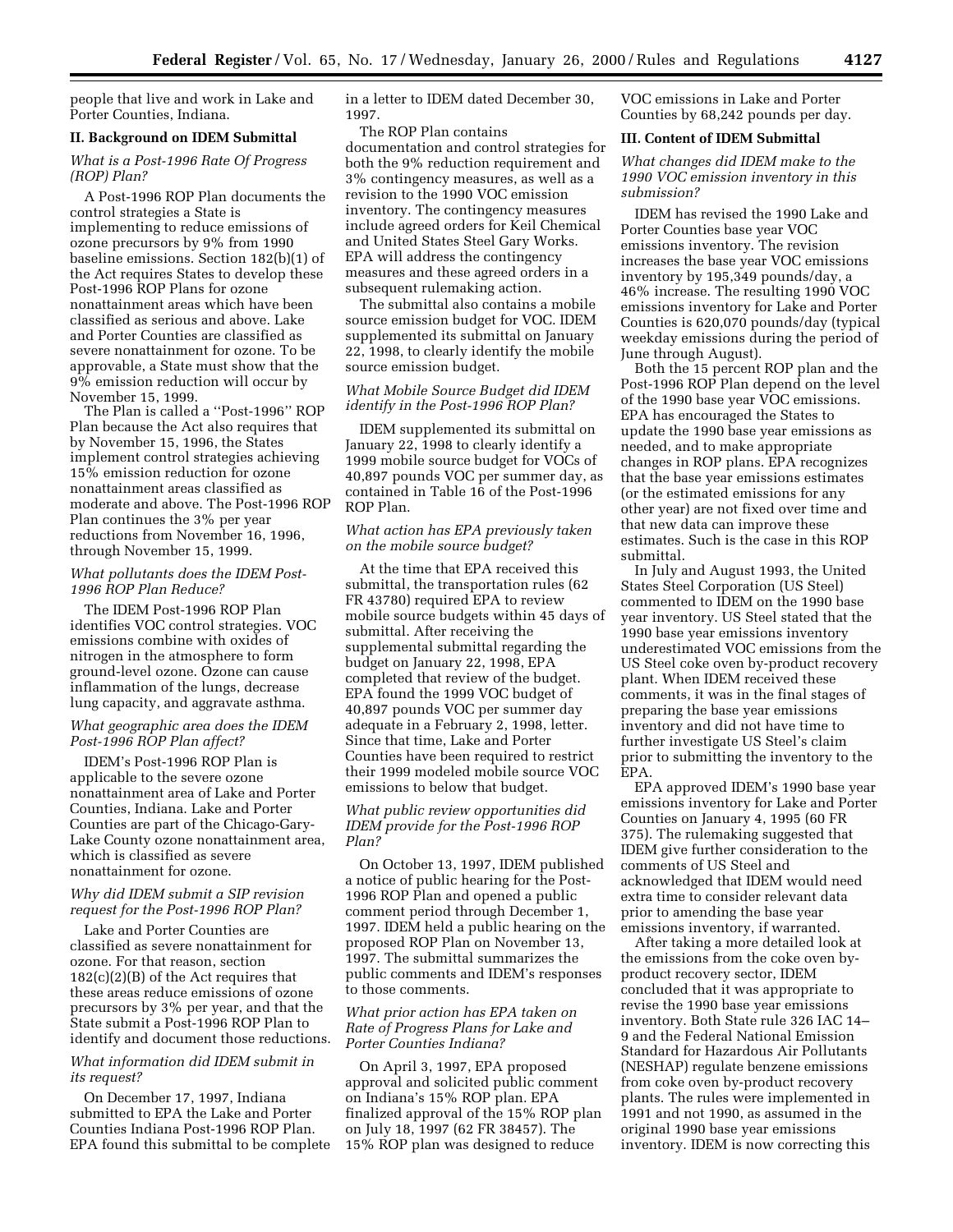assumption, resulting in the need to increase the 1990 base year emissions.

To accurately reflect the overall emissions from this category, IDEM increased the resolution of the emissions inventory for the emissions from coke oven by-product recovery plants. These enhanced emission calculations provided the context for the compliance data from US Steel, allowing IDEM to more accurately determine the correct 1990 emissions level.

IDEM concluded that the 1990 base year emissions were significantly higher than the base year inventory originally adopted and has requested that the 1990 SIP base year inventory be adjusted accordingly.

*What control strategies did IDEM implement to achieve reductions?*

The Post-1996 ROP Plan Control Strategies and their Emission Reductions.

| <b>Control Strategies</b>                                                                                           | Emission<br><b>Reductions</b><br>(Pounds<br>VOC/day | Date of EPA Promulgation or Approval                                                       |
|---------------------------------------------------------------------------------------------------------------------|-----------------------------------------------------|--------------------------------------------------------------------------------------------|
| Coke Oven By-Product Recovery Plant NESHAP (40<br>CFR Part 61 Subpart L).                                           | 55.371                                              | Promulgated September 14, 1989 (54 FR 38044) Amended Sep-<br>tember 19, 1991 (56 FR 47404) |
| Inland Steel Coke Battery Shutdowns (326 IAC 6-1-<br>10.1(k)(5)) (40 CFR 52.770(c)(99)).                            | 6.666                                               | Approved June 15, 1995 (60 FR 31412)                                                       |
| Reformulated Gasoline Use in Small Engines (40 CFR<br>Part 80).                                                     | 575                                                 | Promulgated February 16, 1994 (59 FR 7716)                                                 |
| New Small Engine Emission Standards (40 CFR Part 90)                                                                | 6.034                                               | Promulgated July 3, 1995 (60 FR 34581)                                                     |
| Volatile Organic Liquid Storage Reasonably Available<br>Control Technology (326 IAC 8-9) (40 CFR<br>52.770(c)(111). | 2.700                                               | Approved January 17, 1997 (62 FR 2593)                                                     |
| Coke Oven NESHAP (40 CFR Part 63 Subpart L)                                                                         | 6,314<br>77,660                                     | Promulgated October 27, 1993 (58 FR 57911)                                                 |

In determining what control measures a State can use in its Post-1996 ROP Plan strategy, emission reductions from control measures are creditable to the extent they occur before November 15, 1999. The General Preamble for the Implementation of Title I of the Act also interprets and clarifies the Act's requirements for crediting control strategies. The Preamble provides that all credited emission reductions must be real, permanent, and enforceable, and discusses how these criteria can be met with specific strategies (57 FR 13497). EPA has explained these requirements in more detail in the guidance documents listed in this **Federal Register**.

The Post-1996 ROP Plan Control Strategies; Emission Reduction Calculations

To achieve the required 9% VOC emission reduction requirement, IDEM reviewed and chose the following emission control measures.

*Coke Oven By-Product Recovery Plants NESHAP.* This Federal NESHAP at 40 CFR Part 61, Subpart L, applies to all furnace and foundry coke oven byproduct recovery plants. The NESHAP requires the use of gas blanketing to control emissions from tar intercepting sumps, process vessels, and naphthalene processing operations. The NESHAP also covers controlling emissions from equipment leaks, coolers, and light oil processes.

As noted above, Indiana promulgated rule 326 IAC 14–9 in 1988, covering some of the emissions for this source

category. It was scheduled for implementation in 1990, but was actually implemented in 1991. EPA approved the rule as part of the State's Reasonably Available Control Technology (RACT) SIP on September 17, 1992 (57 FR 42889).

IDEM has requested credit in its Post-1996 ROP Plan for reductions from coke oven by-product recovery plants that went beyond rule 326 IAC 14–9. EPA believes this approach is consistent with EPA guidance which provides that only the emission reductions from NESHAPS that go beyond RACT rules in existence before November 15, 1990, can be credited in ROP plans. Based on this guidance, the State determined the emission reduction resulting from the NESHAP that went beyond that of rule 326 IAC 14–9.

IDEM has determined that the NESHAP has resulted in additional VOC emission reductions of 45,300 pounds/ day at the US Steel mill and 10,071 pounds/day at the Bethlehem Steel mill, for a total additional VOC emission reduction of 55,371 pounds/day.

Furthermore, EPA has determined that while the reductions from 326 IAC 14–9 are not creditable toward the 9% reduction requirements, they should be removed from the baseline emission inventory before determining the required reductions for the ROP purposes. This approach acknowledges that while these reductions were not actually made before 1990, they are also not part of the 1990 Act's ROP process.

*Inland Steel Coke Oven Battery Shutdowns.* Indiana rule 326 IAC 6–1–

10.1(k)(5) (adopted by the State in March 1993), required Inland Steel Flat Products to shut down coke batteries numbers 6 through 11 before November 1996. Inland Steel no longer holds a valid operating permit for these coke batteries. In addition, based on a consent decree between the State and Inland Steel, Inland Steel cannot bank the VOC emission reductions from these coke battery closures for future use. IDEM considers them to be permanent emission reductions.

IDEM notes that, since it found emissions from the coke oven byproducts recovery to be higher than was originally reported in the 1990 base year inventory, additional emission reduction credits are available. Note that IDEM increased the 1990 base year VOC emissions in this source category, as discussed above.

To calculate the emission reduction credit for this source, IDEM had to take into account emission reduction credits already applied in prior submittals, in particular in the 15 percent ROP plan, to avoid double counting. IDEM increased the resolution of the emissions inventory for this source so that it could consider the impacts of the previously implemented rule 326 IAC 14–9 and previously credited controls.

IDEM found that it could credit an additional VOC emission reduction (beyond that credited in the 15 percent ROP plan) of 6,666 pounds/day to the Inland Steel coke oven battery shutdowns. The IDEM submittal credits 6,288 pounds/day to the 9 percent ROP emission reduction requirement, and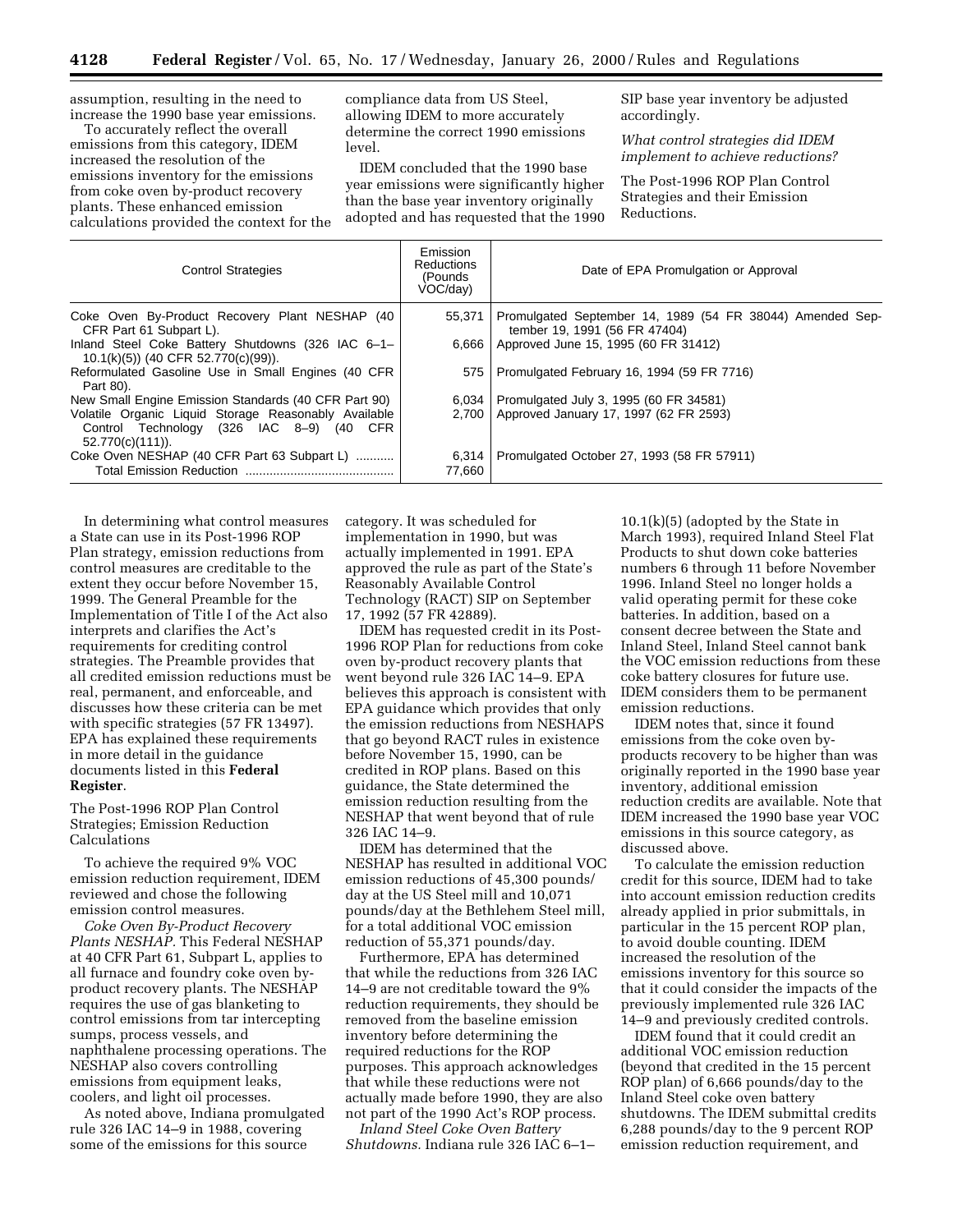378 pounds/day to the 3 percent contingency requirement. However, EPA is today crediting the full 6,666 pounds VOC/day toward the 9% requirement. This excess reduction accounts for discrepancies identified in other sections of IDEM's submittal.

IDEM had credited a VOC emission reduction of 3,984 pounds/day for this source closure in prior air quality plan submittals, and is not taking credit for that portion in the 9 percent post-1996 ROP Plan.

*Effects of Reformulated Gasoline on Small, Non-Road Engines.* The emission reduction for this source category applies to 2-stroke and 4-stroke nonroad engines. The emission reduction results from the implementation of the Act's requirement for the use of reformulated gasoline in ozone nonattainment areas classified as severe and above.

To determine the emission reduction credit, IDEM used August 1993 guidance from EPA to calculate the emission reduction by engine type. The emission reductions only apply to exhaust and evaporative emissions. Based on the EPA guidance, IDEM did not account for emission reductions resulting from changes in refueling emissions.

Tables 1 and 17 of the Post-1996 ROP Plan, document a VOC emission reduction of 1,292 pounds/day for this source category. However, the detailed emissions summary contained in Appendix C–1 of the submittal calculates a VOC emission reduction of 575 pounds per day. The emission reductions achieved by the use of reformulated gasoline in small, nonroad engines and the regulation for new small engines need to be calculated together, since both affect small engines. A calculation error was made when disaggregating the results of that analysis. In Tables 1 and 7, 715 pounds VOC/day were inadvertently shifted from the emissions listed for the ''new small engine standards'' to the emissions reduction credited for ''effects of reformulated gasoline on small, nonroad engines.'' This approval corrects that error and credits the effects of reformulated gasoline on small, nonroad engines with a 575 pound VOC/ day emission reduction.

When this error was made, an additional 2 pounds VOC/day were added to the effects of reformulated gasoline on small, non-road engines. This 2 pound deficit will be made up by the excess credit for the Inland Steel coke oven battery shutdowns. In IDEM's submittal, it only took credit for Inland Steel coke oven battery shutdowns for 6,288 out of a total 6,666 pounds VOC/

day. This approval more than makes up the 2 pound deficit by applying all 6,666 pounds VOC/day to the Post-1996 9% reduction.

*New Small Engine Standards.* IDEM calculated the impact of new federal standards codified at 40 CFR Part 90 for small engines by following November 28, 1994, EPA guidance titled ''Future Non-road Emission Reduction Credits for Court-Ordered Non-Road Standards''. IDEM determined the emission impacts for each equipment type and engine type in Lake and Porter Counties. Appendix C–2 of the Post-1996 ROP Plan submittal specifies the emission reduction for each equipment and engine type combination by county. IDEM calculated emission impacts after removing the impacts of reformulated gasoline, as specified in the EPA guidance.

IDEM determined, as demonstrated in Appendix C–2 of the Post-1996 ROP Plan, that the small engine standards would reduce 1999 emissions by 6,034 pounds VOC/day. However, tables 1 and 18 of the Post-1996 ROP submittal document a VOC emission reduction from this control category equaling only 5,319 pounds/day.

As noted above, IDEM inadvertently shifted 715 pounds VOC/day to reformulated gasoline when listing the measures in the tables. EPA has made this correction to the tables in today's **Federal Register**. The new small engine standard is being credited at 6,034 pounds VOC/day reduction.

*Volatile Organic Liquid Storage Reasonably Available Control Technology.* The VOC impact of this control is based on the calculated impacts of State rule 326 IAC 8–9, adopted by the Indiana Air Pollution Control Board on May 3, 1995 and approved by EPA on January 17, 1997 (62 FR 2593). This rule became effective in Indiana on October 1, 1995, and was to be phased in over several years, with most sources needing to comply by May 1, 1996. The rule applies to storage vessels with a capacity greater than 39,000 gallons that are used to store volatile organic liquids with a maximum true vapor pressure of 1.52 pounds per square inch or greater.

The rule requires the use of internal floating roofs with vapor-mounted primary and secondary seals with controlled fittings in fixed roof tanks. It also requires the replacement of vapormounted primary seals with liquidmounted primary seals or shoe seals and installation of secondary seals with controlled fittings in external floating roof tanks.

The emission reduction total for this control measure assumes a VOC

emission reduction of 96 percent in fixed roof tanks, 29 percent in internal floating roof tanks, and 65 percent for external floating roof tanks. The emission reduction calculation also assumes an 80 percent rule effectiveness level.

All external floating roof tanks have to comply with the State rule by May 1, 1996. Existing internal floating roof tanks have up to 10 years to comply with the rule. IDEM only claims an emission reduction credit for external floating roof tanks and fixed roof tanks.

This approval credits a VOC emission reduction of 2,700 pounds VOC/day for this source control measure in 1999, documented in Table 21 and Appendix C–5 of the Post-1996 ROP submittal.

*Coke Oven Batteries NESHAP.* The coke oven batteries NESHAP, promulgated by EPA on October 27, 1993, and codified at 40 CFR Part 63, Subpart L, applies to all coke oven batteries in existence prior to December 4, 1992, including by-product and nonrecovery coke oven batteries, and to all new coke oven batteries constructed on or after December 4, 1992. The rule mandates emission limits and/or controls for door leaks, topside port leaks, offtake system leaks, visible emissions, and charging systems.

IDEM calculated the emission reductions based on EPA guidance in the preamble to the 1993 NESHAP (58 FR 57898). Appendix C–4 of the ROP Plan submittal documents in detail the individual source calculations used by IDEM to calculate the total VOC emission reduction. This approval credits a total VOC reduction of 6,314 pounds/day.

#### **IV. EPA Analysis of IDEM Submittal**

*What guidance documents and requirements apply to the Post-1996 ROP Plan submittal?*

EPA has developed a number of guidelines specifically addressing the review of Post-1996 ROP Plans. In addition, EPA guidelines concerning the review of 15 percent ROP plans (1996 ROP plans) address many issues of relevance in the review of the Post-1996 ROP Plans. These documents address such topics as: (1) the requirements of the Act; (2) development of baseline and target emission estimates; (3) emission inventory projection procedures; and, (4) recommended emission reduction levels for various emission control measures.

Rate-of-Progress Plan Policy References

1. *Clean Air Act* (42 U.S.C. 7401–7626), as amended November 15, 1990.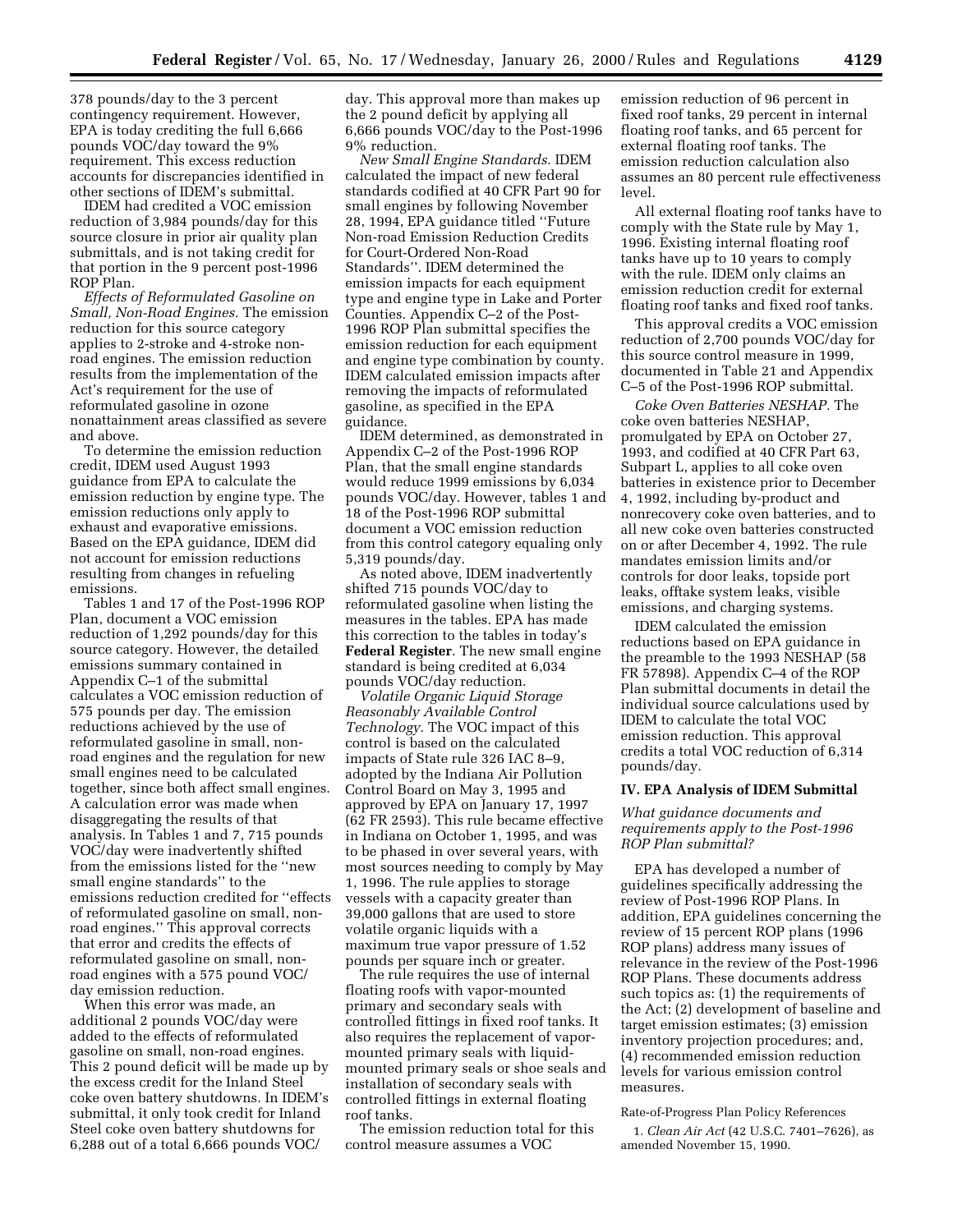2. *Procedures for Preparing Emissions Projections,* EPA–450/4–91–019, Environmental Protection Agency, July 1991.

3. ''State Implementation Plans; General Preamble for the Implementation of Title I of the Clean Air Act Amendments of 1990,'' Proposed Rule, **Federal Register**, 57 FR 13498, April 16, 1992.

4. Memorandum, ''November 15, 1992, Deliverables for Reasonable Further Progress and Modeling Emission Inventories,'' from J. David Mobley, Edwin L. Meyer, and G.T. Helms, Office of Air Quality Planning and Standards, Environmental Protection Agency, August 7, 1992.

5. *Guidance on the Adjusted Base Year Emissions Inventory and the 1996 Target for the 15 Percent Rate of Progress Plans,* EPA– 452/R–92–005, October 1992.

6. Memorandum, ''Quantification of Rule Effectiveness Improvements,'' from G.T. Helms, Office of Air Quality Planning and Standards, Environmental Protection Agency, October 1992.

7. *Guidance for Growth Factors, Projections, and Control Strategies for the 15 Percent Rate-of-Progress Plans,* EPA–452/R– 93–002, March 1993.

8. Memorandum, ''Correction to 'Guidance on the Adjusted Base Year Emissions Inventory and the 1996 Target for the 15 Percent Rate of Progress Plans','' from G.T. Helms, Office of Air Quality Planning and Standards, Environmental Protection Agency, March 2, 1993.

9. Memorandum, ''15 Percent Rate-of-Progress Plans,'' from G.T. Helms, Office of Air Quality Planning and Standards, Environmental Protection Agency, March 16, 1993.

10. *Guidance on the Relationship Between the 15 Percent Rate-of-Progress Plans and Other Provisions of the Clean Air Act,* EPA– 452/R–93–007, May 1993.

11. Memorandum, ''Credit Toward the 15 Percent Rate-of-Progress Reductions from Federal Measures,'' from G.T. Helms, Ozone/ Carbon Monoxide Programs Branch, and Susan Wyatt, Chemicals and Petroleum Branch, Office of Air Quality Planning and Standards, Environmental Protection Agency, May 6, 1993.

12. *Guidance on Preparing Enforceable Regulations and Compliance Programs for the 15 Percent Rate-of-Progress Plans,* EPA– 452/R–93–005, June 1993.

13. Memorandum, ''Correction Errata to the 15 Percent Rate-of-Progress Plan Guidance Series,'' from G.T. Helms, Office of Air Quality Planning and Standards, Environmental Protection Agency, July 28, 1993.

14. Memorandum, ''Early Implementation of Contingency Measures for Ozone and Carbon Monoxide (CO) Nonattainment Areas,'' from G.T. Helms, Office of Air Quality Planning and Standards, Environmental Protection Agency, August 13, 1993.

15. Memorandum, ''Region III Questions on Emission Projections for the 15 Percent Rate-of-Progress Plans,'' from G.T. Helms, Office of Air Quality Planning and Standards, Environmental Protection Agency, August 17, 1993.

16. Memorandum, ''VOC Emission Benefits for Nonroad Equipment with the Use of

Federal Phase I Reformulated Gasoline,'' from Phil Lorang, Office of Mobile Sources, Environmental Protection Agency, August 18, 1993.

17. Memorandum, ''Guidance on Issues Related to 15 Percent Rate-of-Progress Plans,'' from Michael H. Shapiro, Acting Assistant Administrator for Air and Radiation, Environmental Protection Agency, August 23, 1993.

18. Memorandum, ''Credit Toward the 15 Percent Requirements from Architectural and Industrial Maintenance Coatings,'' from John S. Seitz, Office of Air Quality Planning and Standards, Environmental Protection Agency, September 10, 1993.

19. Memorandum, ''Reclassification of Areas to Nonattainment and 15 Percent Rateof-Progress Plans,'' from John S. Seitz, Office of Air Quality Planning and Standards, Environmental Protection Agency, September 20, 1993.

20. Memorandum, ''Clarification of Guidance for Growth Factors, Projections and Control Strategies for the 15 Percent Rate of Progress Plans,'' from G.T. Helms, Office of Air Quality Planning and Standards, Environmental Protection Agency, October 6, 1993.

21. Memorandum, ''Review and Rulemaking on 15 Percent Rate-of-Progress Plans,'' from G.T. Helms, Office of Air Quality Planning and Standards, Environmental Protection Agency, October 6, 1993.

22. Memorandum, ''Questions and Answers from the 15 Percent Rate-of-Progress Plan Workshop,'' from G.T. Helms, Office of Air Quality Planning and Standards, Environmental Protection Agency, October 29, 1993.

23. Memorandum, ''Rate-of-Progress Plan Guidance on the 15 Percent Calculations,'' from D. Kent Berry, Acting Director, Air Quality Management Division, Environmental Protection Agency, October 29, 1993.

24. Memorandum, ''Clarification of Issues Regarding the Contingency Measures That are Due November 15, 1993, for Moderate and Above Ozone Nonattainment Areas,'' from D. Kent Berry, Acting Director, Air Quality Management Division, Environmental Protection Agency, November 8, 1993.

25. Memorandum, ''Credit for 15 Percent Rate-of-Progress Plan Reductions from the Architectural and Industrial Maintenance (AIM) Coating Rule,'' from John S. Seitz, Director, Office of Air Quality Planning and Standards, Environmental Protection Agency, December 9, 1993.

26. Memorandum, "Transmittal of NO  $_{\rm X}$ Substitution Guidance, '' from John S. Seitz, Director, Office of Air Quality Planning and Standards, Environmental Protection Agency, December 9, 1993.

27. *Guidance on the Post-1996 Rate-of-Progress Plan and the Attainment Demonstration,* EPA–452/R–93–015, January 1994.

28. Memorandum, ''Rule Effectiveness Guidance: Integration of Inventory, Compliance, and Assessment Applications,'' from G.T. Helms, Office of Air Quality Planning and Standards, Environmental Protection Agency, January 21, 1994.

29. Memorandum, ''Post-1996 Rate-of-Progress Plan Guidance for Ozone Nonattainment Areas,'' from G.T. Helms, Office of Air Quality Planning and Standards, Environmental Protection Agency, January 24, 1994.

30. Memorandum, ''Guidance on Projection of Nonroad Inventories to Future Years,'' from Philip A. Lorang, Director, Emission Planning and Strategies Division, Office of Air and Radiation, Environmental Protection Agency, February 4, 1994.

31. Memorandum, ''Post-1996 Rate-of Progress Plan Guidance for Ozone Nonattainment Areas,'' from G.T. Helms, Office of Air Quality Planning and Standards, Environmental Protection Agency, February 22, 1994.

32. Memorandum, ''Clarification of Policy for Nitrogen Oxides  $(NO_X)$  Substitution, from John S. Seitz, Director, Office of Air Quality Planning and Standards, Environmental Protection Agency, August 5, 1994.

33. Memorandum, ''Future Nonroad Emission Reduction Credits for Court-Ordered Nonroad Standards,'' from Philip A. Lorang, Director, Emission Planning and Strategies Division, Office of Air and Radiation, Environmental Protection Agency, November 28, 1994.

34. Memorandum, ''Credit for the 15 Percent Rate-of-Progress Plans for Reductions from the Architectural and Industrial Maintenance (AIM) Coating Rule and the Autobody Refinishing Rule,'' from John S. Seitz, Director, Office of Air Quality Planning and Standards, Environmental Protection Agency, November 29, 1994.

35. Memorandum, ''Transmittal of Rule Effectiveness Protocol for 1996 Demonstrations,'' from Susan E. Bromm, Director, Chemical, Commercial Services and Municipal Division, Office of Compliance, Environmental Protection Agency, December 22, 1994.

36. Memorandum, ''Future Nonroad Emission Reduction Credits for Locomotives,'' from Philip A. Lorang, Director, Emission Planning and Strategies Division, Office of Air and Radiation, Environmental Protection Agency, January 3, 1995.

37. Memorandum, ''Ozone Attainment Demonstration,'' from Mary Nichols, Assistant Administrator, Office of Air and Radiation, Environmental Protection Agency, March 2, 1995.

38. Memorandum, ''Credit for the 15 Percent Rate-of-Progress Plans for Reductions from the Architectural and Industrial Maintenance (AIM) Coating Rule,'' from John S. Seitz, Director, Office of Air Quality Planning and Standards, Environmental Protection Agency, March 22, 1995.

39. Memorandum, ''Fifteen Percent Rateof-Progress Plans—Additional Guidance,'' from John S. Seitz, Director, Office of Air Quality Planning and Standards, Environmental Protection Agency, May 5, 1995.

40. Memorandum, ''Regulatory Schedule for Consumer and Commercial Products under Section 183(e) of the Clean Air Act,'' from John S. Seitz, Director, Office of Air Quality Planning and Standards,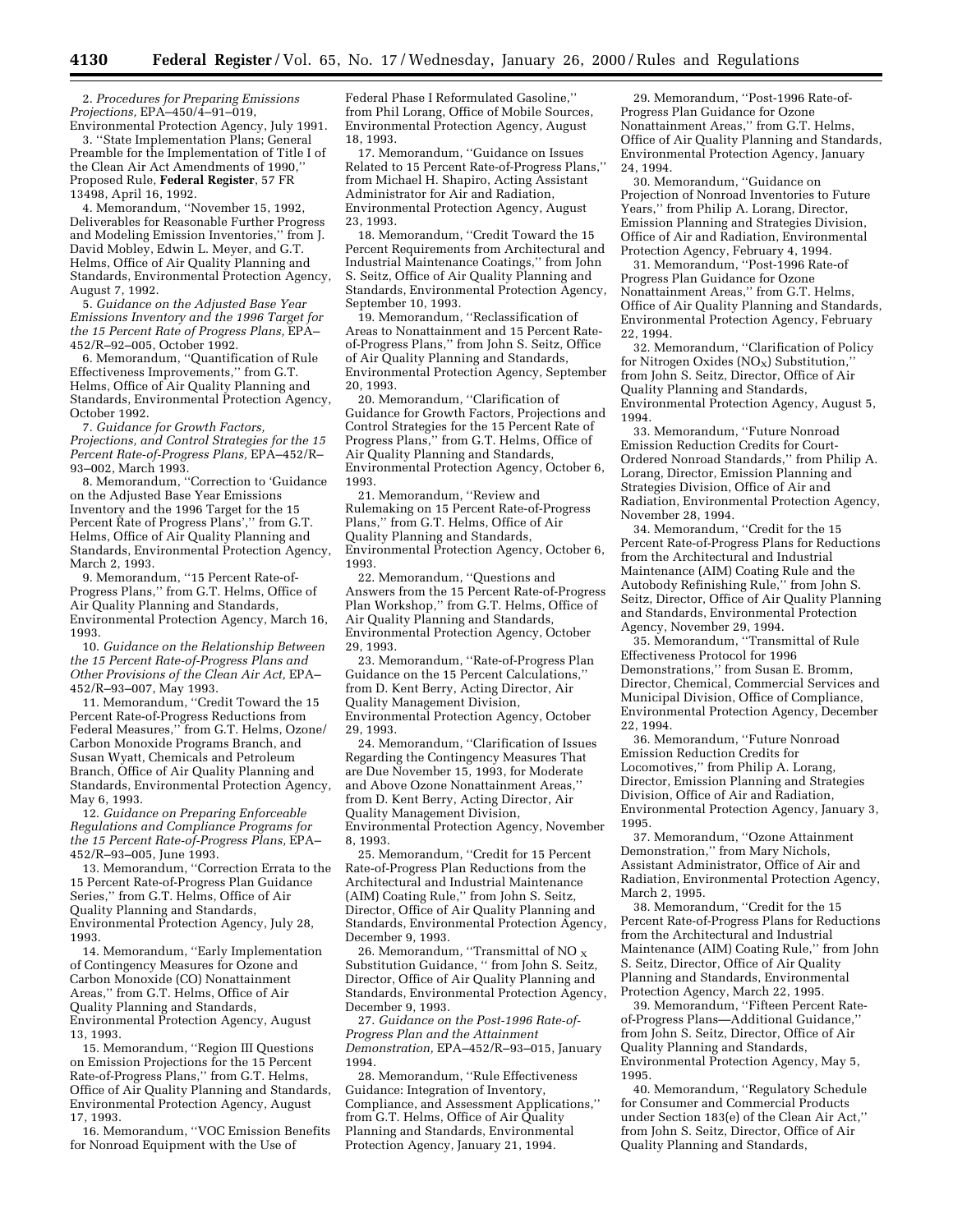Environmental Protection Agency, June 22, 1995.

41. Memorandum, ''Update on the Credit for the 15 Percent Rate-of-Progress Plans for Reductions from the Architectural and Industrial Maintenance Coating Rule,'' from John S. Seitz, Director, Office of Air Quality Planning and Standards, Environmental Protection Agency, March 7, 1996.

# *Why Was the 1996 15 Percent ROP Target Level for Lake and Porter Counties Recalculated?*

The 15% plan target emission level needed to be recalculated because IDEM has revised the 1990 VOC emission inventory. The Post-1996 ROP Plan uses the 15% plan's 1996 target level as a starting point. IDEM calculated the 1999 target emission level directly from this 1996 target level. IDEM then subtracted the 1999 target emission level from the projected 1999 inventory to determine how much VOC emission reductions are needed. In this manner, instead of revisiting the 15% plan, the Post-1996 ROP Plan has to provide for ample reductions to meet the 1999 target.

*How Was the 1996 Target Emission Level for Lake and Porter Counties Recalculated?*

| Recalculation of 1996 target<br>emission level                                      | Pounds<br>VOC/day |
|-------------------------------------------------------------------------------------|-------------------|
| 1990 Total VOC Emissions<br>1990 Rate-Of-Progress Emis-<br>sions (A) (Anthropogenic | 620,070           |
| Emissions Only)<br>1990-1996 Non-creditable Re-                                     | 577,190           |
| ductions<br>1990 Adjusted Base Year                                                 | 187.591           |
| Emissions (B) (1990 ROP<br>Emissions minus non-cred-                                |                   |
| itable reductions)<br>15 Percent of 1990 Adjusted                                   | 389,599           |
| Base Year Emissions (C)<br>1996 Target Emission Level                               | 58.440            |
| (B)–(C)<br>                                                                         | 331.159           |

1990–1996 Non-Creditable Reductions: Coke Oven By-Product Recovery=129,913 pounds VOC/day; Federal Motor Vehicle Control Program (FMVCP)=59,950 pounds VOC/ day; Reid Vapor Pressure (RVP)=728 pounds VOC/day.

To determine the 1990 adjusted base year inventory, IDEM started with the 1990 base year emission inventory approved by EPA on January 4, 1995 (60 FR 375), which EPA found met the requirements of sections 172(c)(3) and 182(a)(1) of the Act for Lake and Porter Counties. IDEM then revised the inventory as described earlier. The revision resulted in total 1990 adjusted base year emissions of 620,070 pounds VOC/day. IDEM subtracted biogenic emissions and emissions from outside Lake and Porter Counties from the 1990 base year inventory to determine that

the 1990 ROP inventory level is 577,190 pounds VOC/day.

IDEM used EPA's Mobile Source Emissions Model (MOBILE) 5a to calculate the emission reductions from the pre-1990 FMVCP and 1990 RVP regulations; IDEM then subtracted these reductions and the emission reductions from coke oven by-product recovery plants from the 1990 ROP inventory level to find the 1990 adjusted base year inventory level of 389,599 lbs VOC/day.

IDEM then multiplied the adjusted base year emissions by 15% resulting in a required reduction of 58,440 pounds VOC/day. To obtain the 1996 emission target level, IDEM subtracted the 15% required emission reductions from the 1990 ROP emissions resulting in a 1996 target level of 331,159 pounds VOC/day.

*How Was the Post-1996 ROP Plan Required Emission Reduction Calculated?*

# 9% ROP SUMMARY FOR LAKE AND PORTER COUNTIES

| Calculation of reduction needs<br>by 1999                                                                                                               | Pounds<br>VOC/day |
|---------------------------------------------------------------------------------------------------------------------------------------------------------|-------------------|
| 1990 Lake and Porter Counties<br>Total VOC Emissions (A)<br>1990 Rate-Of-Progress Emis-                                                                 | 620,070           |
| sions (B) (Anthropogenic<br>Emissions Only)<br>1990-1999 Non-creditable Re-                                                                             | 577,190           |
| ductions<br>1990 Adjusted Base Year<br>Emissions (C) (1990 ROP<br>Emissions minus Noncred-                                                              | 224,841           |
| itable Reductions)                                                                                                                                      | 352,349           |
| 9 Percent of 1990 Adjusted<br>Base Year Emissions (D)<br><b>FMVCP Fleet Turnover Correc-</b><br>tion (The difference between<br>1996 and 1999 FMVCP im- | 31,711            |
| plementation)<br>1996 Emission Target Level<br>1999 Target Emission Level (E)<br>(1996 Emissions Target<br>Level minus 9% and fleet                     | 7,427<br>331,159  |
| turnover)<br>Projected 1999 VOC Emissions<br>(F) (1990 Adjusted Base<br>Year Emissions plus Growth                                                      | 292,021           |
| Factors)<br>ROP Reduction Requirement to<br>achieve 9 percent net of<br>growth (G) (1999 Projected                                                      | 369,387           |
| Emission (F) minus 1999<br>Target Level (E))                                                                                                            | 77,366            |

1990–1999 Non-Creditable Reductions: Coke Oven By-Product Recovery=159,736 pounds VOC/day; Federal Motor Vehicle Control Program (FMVCP)=64,377 pounds VOC/ day; Reid Vapor Pressure (RVP)=728 pounds VOC/day.

(A) IDEM revised the ''1990 Lake and Porter Counties total VOC emissions'', as described earlier, resulting in 1990 emissions of 620,070 pounds VOC/day.

# 9% ROP SUMMARY FOR LAKE AND PORTER COUNTIES

| Calculation of reduction needs<br>by 1999 | Pounds<br>VOC/day |
|-------------------------------------------|-------------------|
|                                           |                   |

(B) IDEM determined the ''1990 ROP emissions" (577,190 pounds VOC/day) by subtracting from the 1990 total emissions the biogenic emissions and emissions outside of the nonattainment area.

(C) IDEM calculated the ''1990 adjusted base year emissions'' as 351,440 pounds VOC/day by subtracting from the 1990 ROP inventory any non creditable emission reductions which are projected to occur between 1990 and 1999. EPA slightly revised IDEM's calculations when a computational error was found. The corrected ''1990 adjusted base year emissions'' are 352,349 pounds VOC/ day. This correction results in a higher adjusted base year and affects each of the remaining computations, except for the 1999 projected VOC emissions.

(D) EPA calculated the ''9% of adjusted base year emissions'' as 31,711 pounds VOC/ day by multiplying the 1990 adjusted base year inventory by 9%.

(E) EPA calculated the ''1999 emissions target level'' as 292,021 pounds VOC/day by subtracting from the 1996 emission target level inventory the FMVCP fleet turnover correction and the 9% reduction requirement.

(F) IDEM calculated the ''1999 projected VOC emissions'' as 369,387 pounds VOC/day. In the Post-1996 ROP Plan, IDEM projected the point, area, and non-road mobile source emission inventories using either source-supplied data, population forecasts, historical data, or, the U.S. Department of Commerce Bureau of Economic Analysis (BEA) regional growth data. IDEM included in the Post-1996 ROP Plan the growth factors used together with documentation for the assumptions made.

IDEM projected the on-road mobile source emission inventory using MOBILE5a. IDEM calculated these growth estimates in a manner consistent with EPA's guidance documents.

(G) EPA then determined the ''ROP reduction requirement to achieve 9 percent net of growth'' as 77,366 pounds VOC/day by subtracting the 1999 emission target level from

the 1999 projected VOC emissions.

*Why is EPA approving the Post-1996 ROP Plan submittal?*

The Post-1996 ROP Plan satisfies the requirements of the Clean Air Act. Specifically, the plan:

• Revises the 1990 base year emission inventory,

• Identifies control measures to achieve a projected 9% VOC emissions reductions in Lake and Porter Counties,

• Documents the 9% reductions to occur by November 15, 1999, and,

• Identifies a 1999 mobile source emissions budget for VOC.

The Post-1996 ROP Plan projects reductions in VOC emissions in Lake and Porter Counties of 77,660 pounds VOC/day. This exceeds the required reduction of 77,366 pounds VOC/day. Indiana can use the excess reduction of 294 pounds VOC/day toward meeting future ROP emission reduction requirements.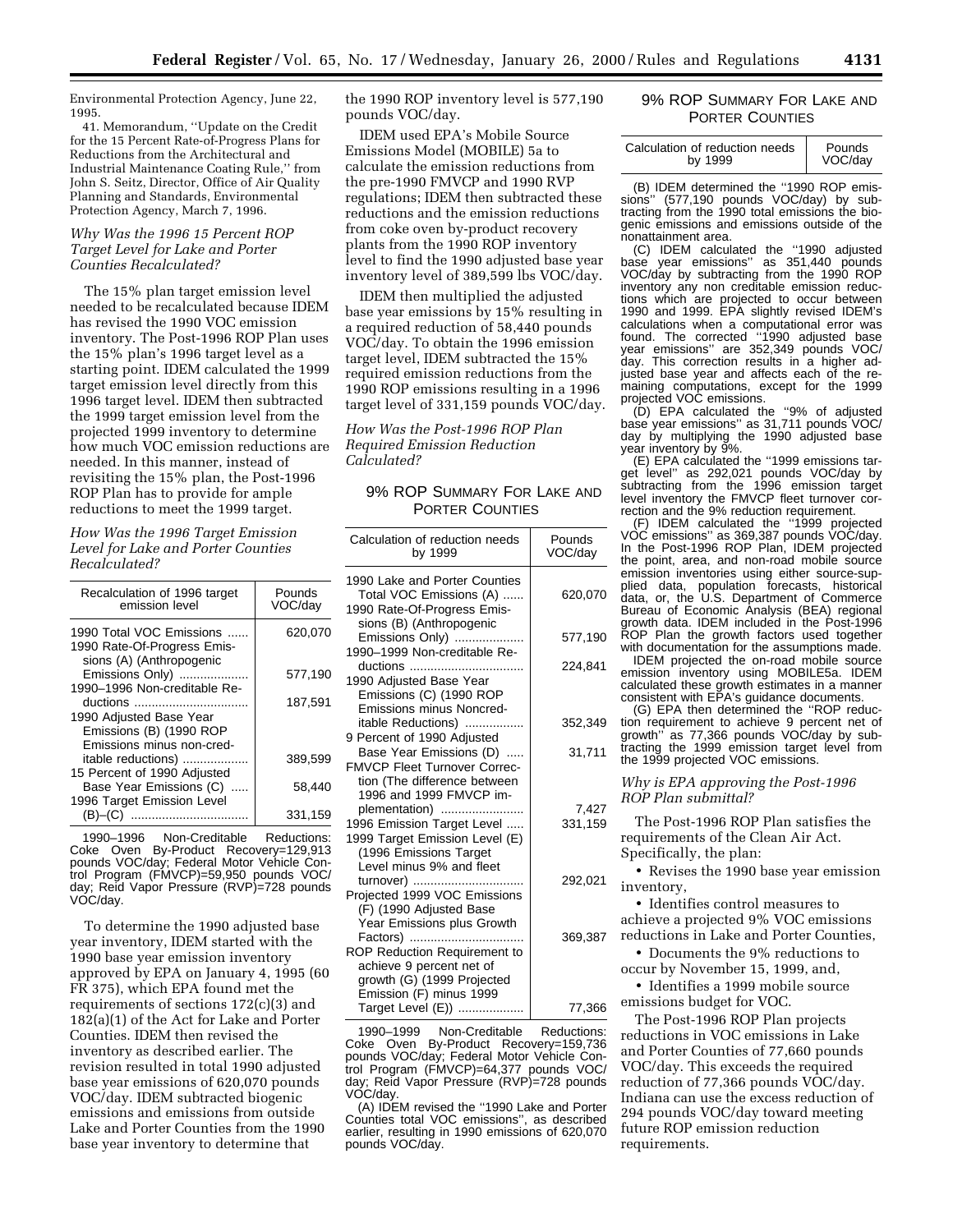Section 182(c)(2)(B) of the Act requires submittal of a demonstration that the SIP will result in a 9% emission reduction by November 15, 1999. This 9% needs to be in addition to the emission reduction requirement for a 15% reduction by November 15, 1996. Indiana submitted the demonstration as part of the Post-1996 ROP Plan.

### **V. Final Rulemaking Action**

EPA approves Indiana's Post-1996 ROP Plan, including the 1990 inventory adjustments, submitted December 17, 1997, and January 22, 1998, for Lake and Porter Counties, as a revision to the SIP. Final approval of the Post-1996 ROP Plan also approves the 1999 mobile source emission budget of 40,897 pounds VOC per summer day.

This action will be effective on March 27, 2000.

EPA is publishing this action without prior proposal because EPA views this as a noncontroversial revision and anticipates no adverse comments. However, in a separate document in this **Federal Register** publication, EPA is proposing to approve the SIP revision should adverse written comments be filed. This action will be effective without further notice unless EPA receives relevant adverse written comment by February 25, 2000. Should the Agency receive such comments, it will publish a withdrawal informing the public that this action will not take effect. Any parties interested in commenting on this action should do so at this time. If no such comments are received, this action will be effective on March 27, 2000.

# **VI. Administrative Requirements**

#### *A. Executive Order 12866*

The Office of Management and Budget (OMB) has exempted this regulatory action from Executive Order (E.O.) 12866, entitled ''Regulatory Planning and Review.''

#### *B. Executive Order 13045*

Protection of Children from Environmental Health Risks and Safety Risks (62 FR 19885, April 23, 1997), applies to any rule that: (1) is determined to be ''economically significant'' as defined under E.O. 12866, and (2) concerns an environmental health or safety risk that EPA has reason to believe may have a disproportionate effect on children. If the regulatory action meets both criteria, the Agency must evaluate the environmental health or safety effects of the planned rule on children, and explain why the planned regulation is preferable to other potentially effective

and reasonably feasible alternatives considered by the Agency.

This rule is not subject to E.O. 13045 because it does not involve decisions intended to mitigate environmental health or safety risks.

### *C. Executive Order 13084*

Under E.O. 13084, EPA may not issue a regulation that is not required by statute, that significantly affects or uniquely affects the communities of Indian tribal governments, and that imposes substantial direct compliance costs on those communities, unless the Federal government provides the funds necessary to pay the direct compliance costs incurred by the tribal governments. If the mandate is unfunded, EPA must provide to the Office of Management and Budget, in a separately identified section of the preamble to the rule, a description of the extent of EPA's prior consultation with representatives of affected tribal governments, a summary of the nature of their concerns, and a statement supporting the need to issue the regulation.

In addition, E.O. 13084 requires EPA to develop an effective process permitting elected and other representatives of Indian tribal governments ''to provide meaningful and timely input in the development of regulatory policies on matters that significantly or uniquely affect their communities.'' Today's rule does not significantly or uniquely affect the communities of Indian tribal governments. Accordingly, the requirements of section 3(b) of E.O. 13084 do not apply to this rule.

### *D. Executive Order 13132*

Federalism (64 FR 43255, August 10, 1999) revokes and replaces E.O. 12612 (Federalism) and E.O. 12875 (Enhancing the Intergovernmental Partnership). E.O. 13132 requires EPA to develop an accountable process to ensure ''meaningful and timely input by State and local officials in the development of regulatory policies that have federalism implications.'' ''Policies that have federalism implications'' is defined in the E.O. to include regulations that have ''substantial direct effects on the States, on the relationship between the national government and the States, or on the distribution of power and responsibilities among the various levels of government.'' Under E.O. 13132, EPA may not issue a regulation that has federalism implications, that imposes substantial direct compliance costs, and that is not required by statute, unless the Federal government provides the funds necessary to pay the direct

compliance costs incurred by State and local governments, or EPA consults with State and local officials early in the process of developing the proposed regulation. EPA also may not issue a regulation that has federalism implications and that preempts State law unless the Agency consults with State and local officials early in the process of developing the proposed regulation.

This final rule will not have substantial direct effects on the States, on the relationship between the national government and the States, or on the distribution of power and responsibilities among the various levels of government, as specified in E.O. 13132, because it merely approves a state rule implementing a federal standard, and does not alter the relationship or the distribution of power and responsibilities established in the Clean Air Act. Thus, the requirements of section 6 of the E.O. do not apply to this rule.

#### *E. Regulatory Flexibility Act*

The Regulatory Flexibility Act (RFA) generally requires an agency to conduct a regulatory flexibility analysis of any rule subject to notice and comment rulemaking requirements unless the agency certifies that the rule will not have a significant economic impact on a substantial number of small entities. Small entities include small businesses, small not-for-profit enterprises, and small governmental jurisdictions.

This final rule will not have a significant impact on a substantial number of small entities because SIP approvals under section 110 and subchapter I, part D of the Clean Air Act do not create any new requirements but simply approve requirements that the State is already imposing. Therefore, because the Federal SIP approval does not create any new requirements, I certify that this action will not have a significant economic impact on a substantial number of small entities.

Moreover, due to the nature of the Federal-State relationship under the Clean Air Act, preparation of flexibility analysis would constitute Federal inquiry into the economic reasonableness of state action. The Clean Air Act forbids EPA to base its actions concerning SIPs on such grounds. *Union Electric Co., v. U.S. EPA,* 427 U.S. 246, 255–66 (1976); 42 U.S.C. 7410(a)(2).

#### *F. Unfunded Mandates*

Under Section 202 of the Unfunded Mandates Reform Act of 1995 (''Unfunded Mandates Act''), signed into law on March 22, 1995, EPA must